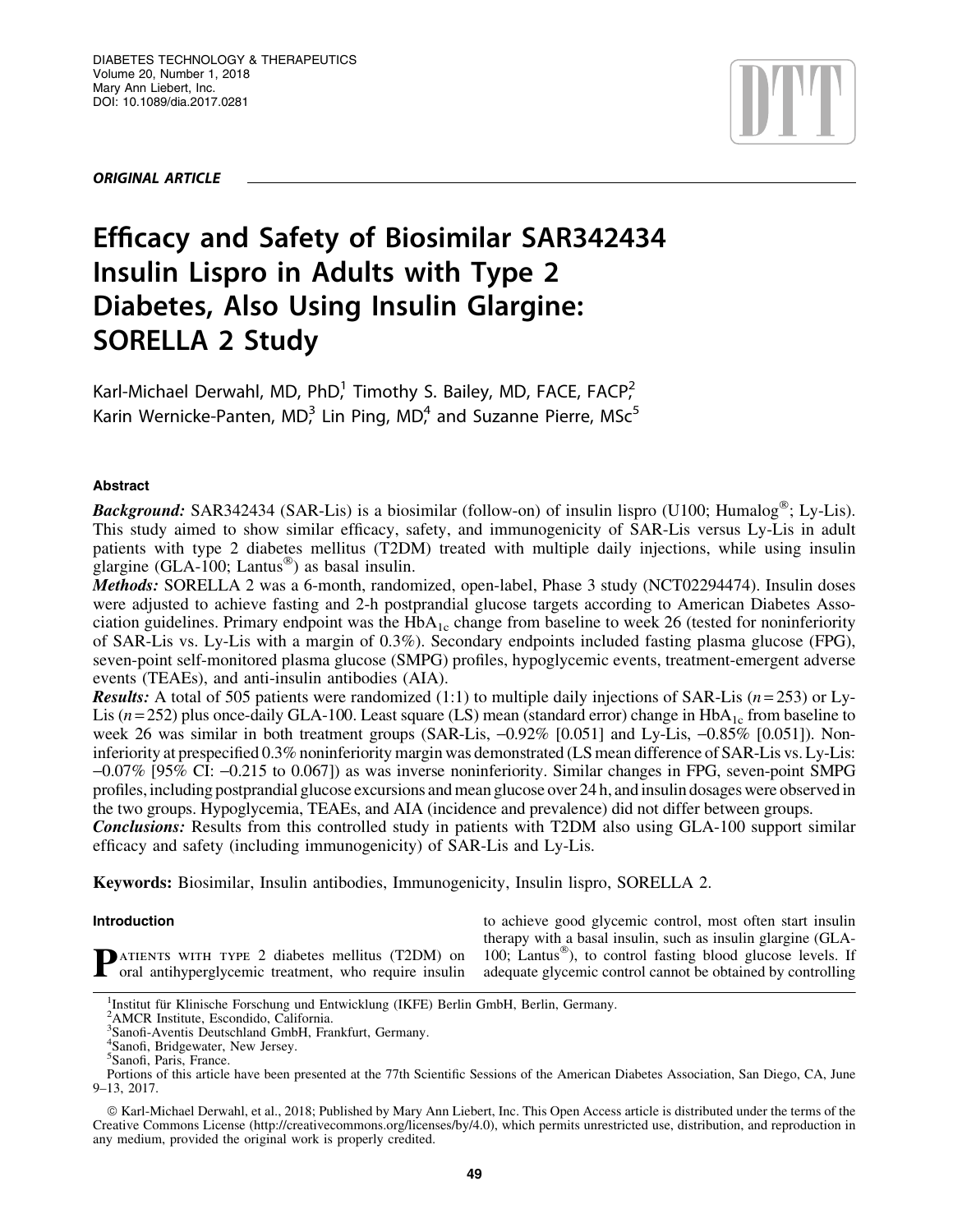fasting blood glucose alone, it becomes necessary to also control prandial glucose levels. Among the options is to add a short- or rapid-acting insulin. According to the American Diabetes Association (ADA), recommended therapy for T2DM consists of matching the prandial insulin dose to premeal blood glucose, carbohydrate intake, and anticipated activity.<sup>1</sup> For many patients (especially if hypoglycemia is a problem), use of insulin analogs is recommended.<sup>2</sup> The use of rapid-acting insulin analogs, such as insulin lispro, insulin aspart, or insulin glulisine, also facilitates flexible dosing in these insulin treatment regimens.

Insulin lispro differs from human insulin in that the amino acid proline at position B28 is replaced by lysine and the lysine in position B29 is replaced by proline. This modification does not alter insulin receptor binding, but blocks the formation of dimers and hexamers. As a consequence, higher amounts of subcutaneous monomers are available for rapid absorption. This enables a shorter waiting period after injection before starting the meal. Insulin lispro is the active ingredient of Humalog<sup>®</sup> (Ly-Lis; Lilly).<sup>3</sup> Humalog was the first rapid-acting insulin approved and marketed in the EU, the US, and many other countries worldwide, and is used in the treatment of both patients with type 1 diabetes mellitus (T1DM) and T2DM.

SAR342434 (SAR-Lis; insulin lispro; Sanofi) has been developed as a biosimilar (follow-on) biological medicinal product to Humalog U100 in accordance with the relevant US and EU guidelines, including the EU guidelines for similar medicinal products containing recombinant human insulin and insulin analogs, as well as product-specific guidelines. $4-$ SAR-Lis was shown to be highly similar to Ly-Lis through physicochemical analyses and in vitro and in vivo nonclinical studies. Similar pharmacokinetic (PK) exposure and pharmacodynamic (PD) activity were demonstrated for SAR-Lis to both Ly-Lis approved in the EU and Ly-Lis approved in the US, as well as between Ly-Lis US and Ly-Lis EU in a PK/PD study in patients with T1DM using the euglycemic clamp technique.<sup>9,10</sup> This report presents the results of a multinational, open-label, randomized, controlled Phase 3 study (SORELLA 2) comparing the efficacy and safety of SAR-Lis and the reference product Ly-Lis (100 U/mL) in patients with T2DM, also using insulin glargine (GLA-100).

#### Methods

The study was approved by relevant review boards/ethics committees, and was performed in accordance with the Declaration of Helsinki and the International Conference on Harmonisation guidelines. All participants provided written informed consent before participation.

#### Study patients

Eligible patients were of the legal age of adulthood with HbA<sub>1c</sub>  $\geq$ 6.5% and  $\leq$ 10%, T2DM diagnosed for at least 12 months, and treated with Humalog/Liprolog<sup>®</sup> (insulin lispro) or NovoLog<sup>®</sup>/NovoRapid<sup>®</sup> (rapid-acting insulin aspart) at least thrice daily before each meal and GLA-100 as basal insulin in the 6 months before the screening visit. Noninsulin antihyperglycemic background therapy taken at a stable dose for at least 3 months before the screening visit was permitted. Excluded were patients with body mass index (BMI)  $\geq 40$  kg/m<sup>2</sup>, the use of noninsulin injectable peptides (e.g., GLP1-receptor agonists or other peptides), use of continuous subcutaneous insulin infusion, history of severe hypoglycemia requiring treatment by emergency room admission, or poor metabolic control requiring hospitalization, all within the last 6 months before screening. Also excluded were women of childbearing potential not protected by a highly effective contraceptive method and patients with unstable proliferative diabetic retinopathy or any other rapidly progressive diabetic retinopathy, or macular edema likely to require treatment (e.g., laser, surgical treatment, or injectable drugs) during the study.

#### Study design

SORELLA 2 (NCT02294474) was a multicenter, 6-month, randomized, open-label, two-arm parallel-group, Phase 3 study comparing SAR-Lis with Ly-Lis in adults with T2DM also using GLA-100 as basal insulin. The study consisted of a screening period (up to 2 weeks), a 26-week treatment period, and a 1-day safety follow-up (Supplementary Fig. S1; Supplementary Data are available online at http://online.liebertpub .com/doi/suppl/10.1089/dia.2017.0281). Clinical visits were scheduled for screening, randomization (day 1), weeks 4, 8, 12, 20, and 26 (endpoint). After the screening period, 480 patients were planned to be randomized 1:1 to receive either SAR-Lis or Ly-Lis in addition to the once-daily Gla-100. The randomization was stratified by  $HbA_{1c}$  obtained at the screening visit  $(0.8.0\% , \ge 8.0\%)$  and prior use of insulin lispro (Yes, No). The randomization and the treatment kit allocation were performed centrally by an interactive voice response system/interactive web response system. The comparator drug in the study was Ly-Lis. Patients randomized to Ly-Lis received US- or EU-approved Ly-Lis, depending on the location of their study site. Based on the similarity between Ly-Lis US and Ly-Lis EU shown in physicochemical analyses, nonclinical studies, and the  $PK/PD$  study, $9$  data from both insulins were pooled in the comparator group of this study.

Study medications were dispensed on day 1, and weeks 4, 8, 12, and 20. Self-monitored plasma glucose (SMPG) and insulin dose data were obtained from the patient's diary at each visit when compliance was checked by reviewing the patient's diary and counting/collecting used and unused pens. Starting dose of SAR-Lis or Ly-Lis was a unit-to-unit conversion from the Humalog/Liprolog or Novolog/NovoRapid dose used before the trial. SAR-Lis or Ly-Lis was administered subcutaneously (SC), immediately before meal intake using insulin pens. Occasional postprandial injections soon after meal intake were permitted if deemed necessary and if allowed by the national product label for Ly-Lis. Mealtime insulin dose could be adjusted to achieve a target range for 2-h postprandial plasma glucose (PG) of 120–160 mg/dL (6.7–8.9 mmol/L). The starting dose of GLA-100 was the same as the prestudy dose. GLA-100 was injected SC once daily at the same time throughout the study, and dose adjustments were made to achieve a fasting, prebreakfast PG of 80–130 mg/dL (4.4–7.2 mmol/L). No formal titration algorithm was recommended for basal insulin; patients were instructed to use dosage self-adjustment of rapidacting insulin analogs according to local guidelines to achieve target glucose, while avoiding hypoglycemia.

## Efficacy, safety, and immunogenicity assessments

 $HbA_{1c}$  and fasting plasma glucose (FPG) were determined in a central laboratory blinded for treatment (Covance, Indianapolis, IN) at screening (HbA<sub>1c</sub> only), baseline, week 12,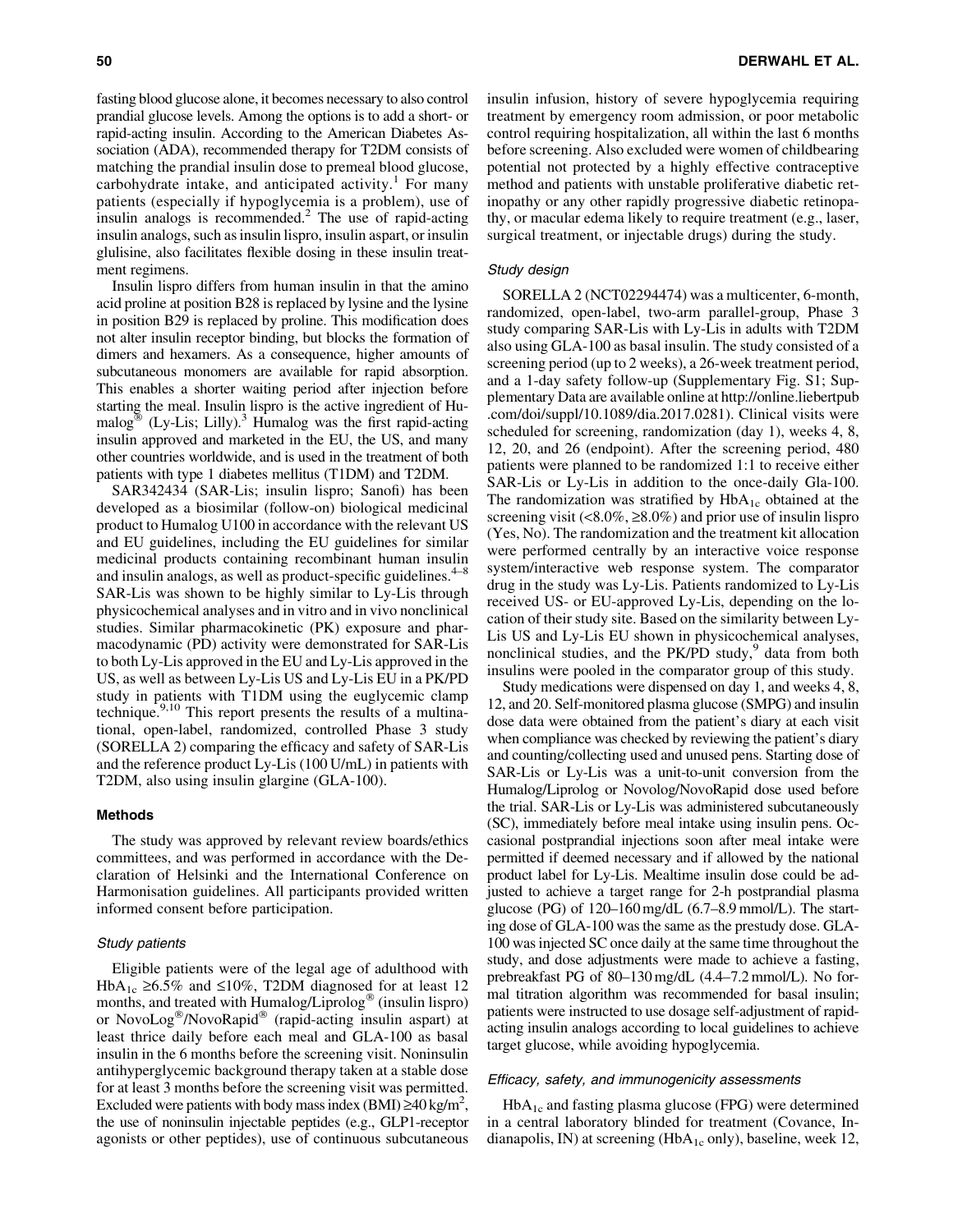#### BIOSIMILAR INSULIN LISPRO IN TYPE 2 DIABETES 51

and week 26. Seven-point SMPG profiles (preprandial and 2-h postprandial after breakfast, lunch, and dinner, and at bedtime) were to be performed on at least 2 days in the week before baseline, week 12, and week 26, measured in a single, 24-h period using the Bluetooth-enabled glucometer ''myGlucoHealth'' (Entra Health Systems, San Diego, CA). SMPG results, hypoglycemic events, and insulin doses were recorded by the patients in a paper diary and manually entered in the e-CRF by the investigator. Adverse events (AEs), including hypersensitivity events and injection site reactions, were documented at each visit. Further safety monitoring included hematology and clinical chemistry, as well as body weight.

Blood samples for anti-insulin antibodies (AIA) determination were to be drawn at least 8 h after the last administration of mealtime insulin on day 1, at weeks 4 and 12, and at the end of treatment at week 26. AIA were determined employing a validated radio immunoprecipitation assay in a central laboratory blinded for treatment. The assay was validated in agreement with recent literature.<sup>10</sup> An Allergic Reaction Assessment Committee (ARAC) consisted of four experts, three of whom were board certified in allergy and clinical immunology and reviewed all hypersensitivity reactions reported on a specific allergic reaction AE form or identified by Medical Dictionary for Regulatory Activities (MedDRA) search, and one of whom was certified in diabetes mellitus and reviewed all cases of potential effects of AIA on efficacy (insulin dose,  $HbA_{1c}$ ) and safety (hypoglycemia, injection site, and hypersensitivity reaction).

#### Study objectives

The primary objective of the study was to demonstrate noninferiority of SAR-Lis versus Ly-Lis in terms of changes in  $HbA_{1c}$  from baseline to week 26 at a noninferiority margin of 0.3% in patients with T2DM, also using GLA-100. Secondary objectives were to assess the immunogenicity of SAR-Lis and Ly-Lis in terms of positive/negative status and antibody titers at baseline and during the course of the study; to assess the relationship of AIA with efficacy and safety; to assess the efficacy of SAR-Lis and Ly-Lis in terms of patients reaching target  $HbA_{1c}$  <7.0% and ≤6.5%, FPG, SMPG profiles, and insulin dose; and to assess the safety of SAR-Lis and Ly-Lis.

#### Study endpoints

Efficacy endpoints included change from baseline to week 26 in  $HbA_{1c}$  (primary endpoint), FPG, 24-h PG concentration from seven-point SMPG profiles and postprandial PG excursions (difference between 2-h postprandial and preprandial PG values from seven-point SMPG profiles), as well as the proportion of patients reaching target  $HbA_{1c} < 7.0\%$  and  $\leq 6.5\%$  at week 26. Safety endpoints included the percentage of patients reporting at least one hypoglycemic event, hypoglycemic event rates, the occurrence of treatmentemergent AEs (TEAEs), including hypersensitivity and injection site reactions, and change in body weight and clinical laboratory and hematology parameters. Hypersensitivity events and injection site reactions were identified using specific MedDRA codes. TEAEs were defined as events that occurred, worsened, or became serious from first investigational medicinal product (IMP) intake up to 1 day after last IMP intake.

Hypoglycemia was categorized based on the ADA definitions.11 Documented symptomatic hypoglycemia was an event during which typical symptoms of hypoglycemia were accompanied by a measured PG concentration  $\leq$ 3.9 mmol/L  $(\leq 70 \text{ mg/dL})$ ; those with PG < 3.0 mmol/L (< 54 mg/dL) were also analyzed. Nocturnal hypoglycemia was defined as any hypoglycemia that occurred between 00:00 and 05:59 a.m. hours. Severe hypoglycemia was an event that required assistance of another person to actively administer carbohydrate, glucagon, or other resuscitative actions. Severe hypoglycemia associated with seizure, unconsciousness, or coma was also to be reported as a serious AE.

Immunogenicity was assessed by incidence (patients with newly positive postbaseline [treatment induced] or with  $\geq$ 4-fold increase in titer [treatment boosted], i.e., patients with treatment-emergent AIA) and prevalence (patients with at least one positive sample at baseline or postbaseline) of AIA, and using sample status, titer, and cross-reactivity to human insulin, insulin glargine, and insulin glargine M1 metabolite.

#### Statistical analysis

Efficacy analyses were performed in the intent-to-treat (ITT) population, which included all randomized patients, irrespective of compliance with the study protocol and procedures. Noninferiority on the primary efficacy endpoint (change in  $HbA_{1c}$  from baseline to week 26) was tested at the prespecified 0.3% margin, with  $\alpha$  level of 0.025 (one sided). If noninferiority of SAR-Lis over Ly-Lis was demonstrated, using a hierarchical step-down testing procedure, the inverse noninferiority (of Ly-Lis over SAR-Lis) was tested. Least square (LS) means were obtained from a mixed-effect model for repeated measures using all available postbaseline  $HbA_{1c}$  data, adjusted on treatment, randomization strata, visit, treatment-by-visit interaction, baseline, and baseline-by-visit interaction, and with an unstructured correlation matrix to model the within-patient errors. Parameters were estimated using restricted maximum likelihood method with the Newton-Raphson algorithm, and denominator degrees of freedom were estimated using Satterthwaite's approximation.

A sample size of 480 randomized patients (240 patients/ arm) was considered sufficient to ensure that the upper bound of the two-sided 95% confidence interval (CI) for the adjusted mean difference between SAR-Lis and Ly-Lis on  $HbA_{1c}$ change from baseline to week 26 would not exceed 0.3%  $HbA_{1c}$  with at least 90% power. This calculation assumed a common standard deviation of 1.0% and a true difference in  $HbA_{1c}$  between the treatment groups of zero. All other efficacy, safety, and immunogenicity analyses were descriptive.

Safety analyses were based on the safety population, defined as all patients randomized and exposed to at least one dose of SAR-Lis or Ly-Lis, regardless of the amount of treatment administered. The AIA analyses were based on the AIA population, defined as all patients from the safety population with at least one AIA sample available for analysis during the 6-month on-treatment period (from first IMP intake up to 1 day after last IMP intake). All analyses were conducted using SAS Enterprise Guide version 5.1.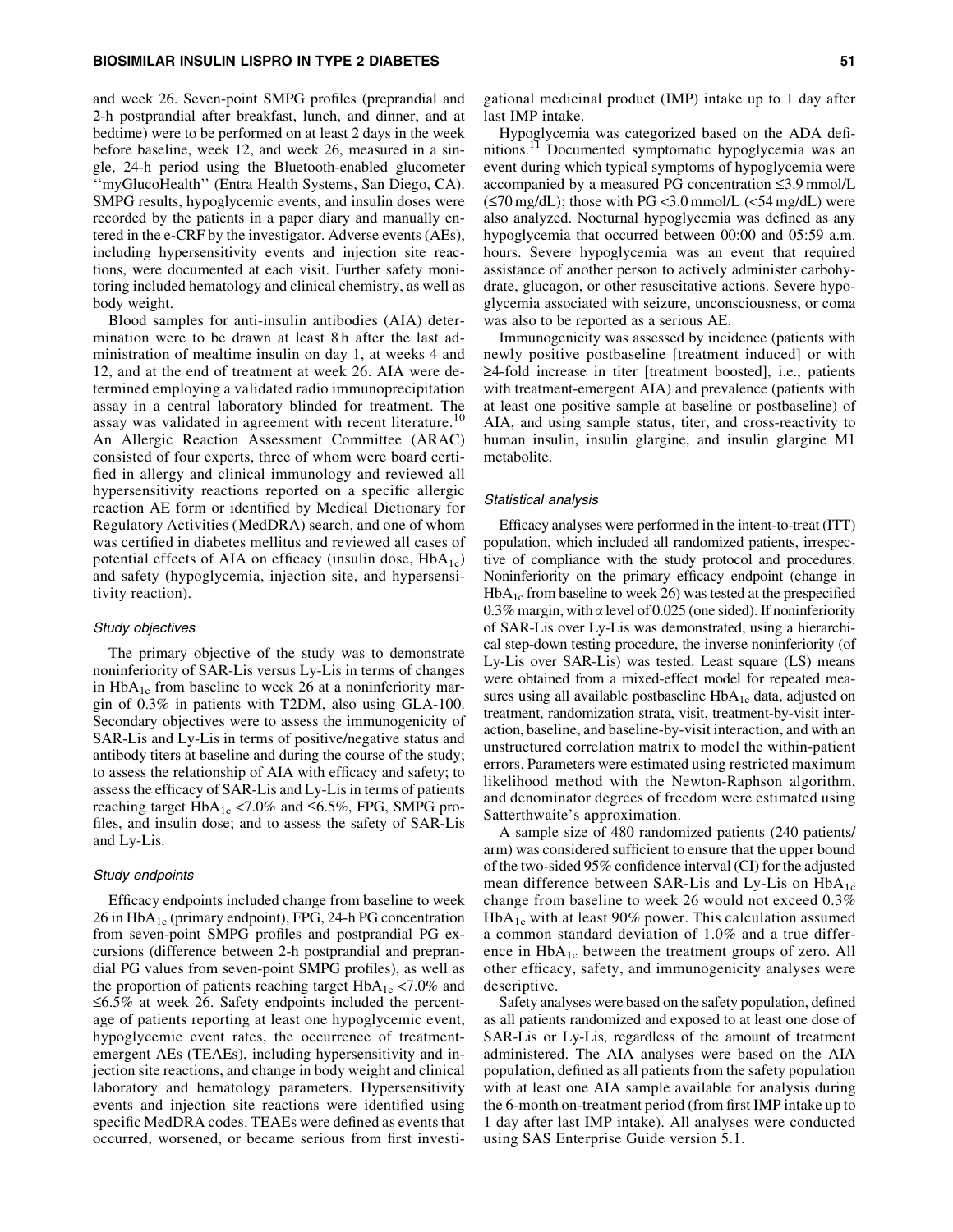# **Results**

#### Patient disposition and baseline characteristics

A total of 707 patients were screened for the study; 202 (28.6%) were screen failures (Fig. 1). The most common reason for screen failure was  $HbA_{1c} < 6.5\%$  or  $>10\%$  (76 patients [10.7%]). Five hundred five patients were randomized and treated (ITT and safety population): 253 patients in the SAR-Lis group and 252 patients in the Ly-Lis group. Two hundred twenty-eight patients (90.1%) in the SAR-Lis group and 230 (91.3%) in the Ly-Lis group completed the treatment period. A similar number of patients in each group discontinued the study treatment prematurely (SAR-Lis, 25 [9.9%], and Ly-Lis, 22 [8.7%]). The most common reasons for treatment discontinuation were ''Other reasons,'' which included patient decision or consent withdrawal, and ''Adverse events.''

Demographic and baseline characteristics were well balanced between treatment groups (Table 1). The mean age of the randomized population was 62.5 years, and more than 40% of the population was 65 years or older. Most patients (93%) were overweight or obese (BMI  $\geq$ 25 to <30 kg/m<sup>2</sup> or  $\geq$ 30 kg/m<sup>2</sup>), and the mean BMI was 32.2 kg/m<sup>2</sup>. The mean duration of diabetes was 17.1 years, with 80.8% of patients with a duration  $\geq 10$  years. Overall, 19.8% of the population had a moderate impairment (estimated glomerular filtration rate [eGFR]  $\geq$ 30 and <60 mL/min/1.73 m<sup>2</sup>) and four patients (0.8% of all patients) had a severe impairment of renal function (eGFR <30 mL/min/1.73 m<sup>2</sup>). Previous mealtime insulin use was Humalog/Liprolog (51.4%), NovoLog/ NovoRapid (48.2%), or both (0.4%). Mean  $HbA_{1c}$  value was 8.0% (64 mmol/mol).

## **Efficacy**

Changes in the daily mealtime insulin doses were small and similar in both groups over the 26-week treatment period and occurred mainly within the first 4 to 8 weeks of treatment (Fig. 2A). Mean (SD) dose at baseline was 0.449 (0.294) U/kg/day for SAR-Lis and 0.433 (0.315) U/kg/day for Ly-Lis, and at 26 weeks was 0.524 (0.329) U/kg/day and 0.512 (0.420) U/kg/day, respectively (Table 2). The change from baseline to week 26 was 0.087 (0.209) U/kg/day for SAR-Lis and 0.080 (0.248) U/kg/day for Ly-Lis. Baseline doses of GLA-100 were also similar in both groups. A modest increase of the basal insulin daily doses was also observed in both treatment groups over the 26-week treatment period. Mean (SD) dose at baseline was 0.477 (0.265) U/kg/day for the SAR-Lis group and 0.458 (0.239) U/kg/day for the Ly-Lis group, and change from baseline was 0.082 (0.133) U/kg/day for SAR-Lis and 0.071 (0.122) U/kg/day for Ly-Lis (Table 2).

For the primary endpoint, the mean  $HbA_{1c}$  decreased similarly in both treatment groups from baseline to week 26, with the mean decrease in  $HbA_{1c}$  from baseline occurring mostly during the first 12 weeks of treatment (Fig. 2B). The LS mean (standard error [SE]) change in  $HbA_{1c}$  from baseline to week 26 was similar in the SAR-Lis  $(-0.92 \, [0.051]\%)$ and Ly-Lis  $(-0.85 \, [0.051]\%)$  groups (Table 2). The LS mean difference (SE; 95% CI) between the SAR-Lis group and the Ly-Lis group was  $-0.07\%$  (0.072;  $-0.215$  to 0.067). Noninferiority of SAR-Lis versus Ly-Lis was demonstrated, as the upper bound of the two-sided 95% CI of the difference between SAR-Lis and Ly-Lis was below the prespecified noninferiority margin of 0.3%. The inverse noninferiority of Ly-Lis versus SAR-Lis was also demonstrated. At week 26, similar percentages of randomized patients reached  $HbA_{1c}$ target <7% (SAR-Lis: 42.3%; Ly-Lis: 40.5%) and  $HbA_{1c}$ target £6.5% (SAR-Lis: 27.3%; Ly-Lis: 24.2%).

Mean FPG also decreased similarly in both groups (Fig. 2C). The LS mean change (SE) from baseline in FPG to week 26 was similar in the SAR-Lis group  $(-0.62 \; [0.176])$ mmol/L) and the Ly-Lis group  $(-0.67 \, [0.176] \, \text{mmol/L})$ . The LS mean (SE; 95% CI) difference between SAR-Lis and Ly-Lis was 0.06 (0.249; -0.430 to 0.547) mmol/L (Table 2). The mean seven-point SMPG profiles in both treatment groups improved at all time points at week 26 compared with baseline (Fig. 2D). The LS mean difference (SE; 95% CI) for



FIG. 1. Patient disposition.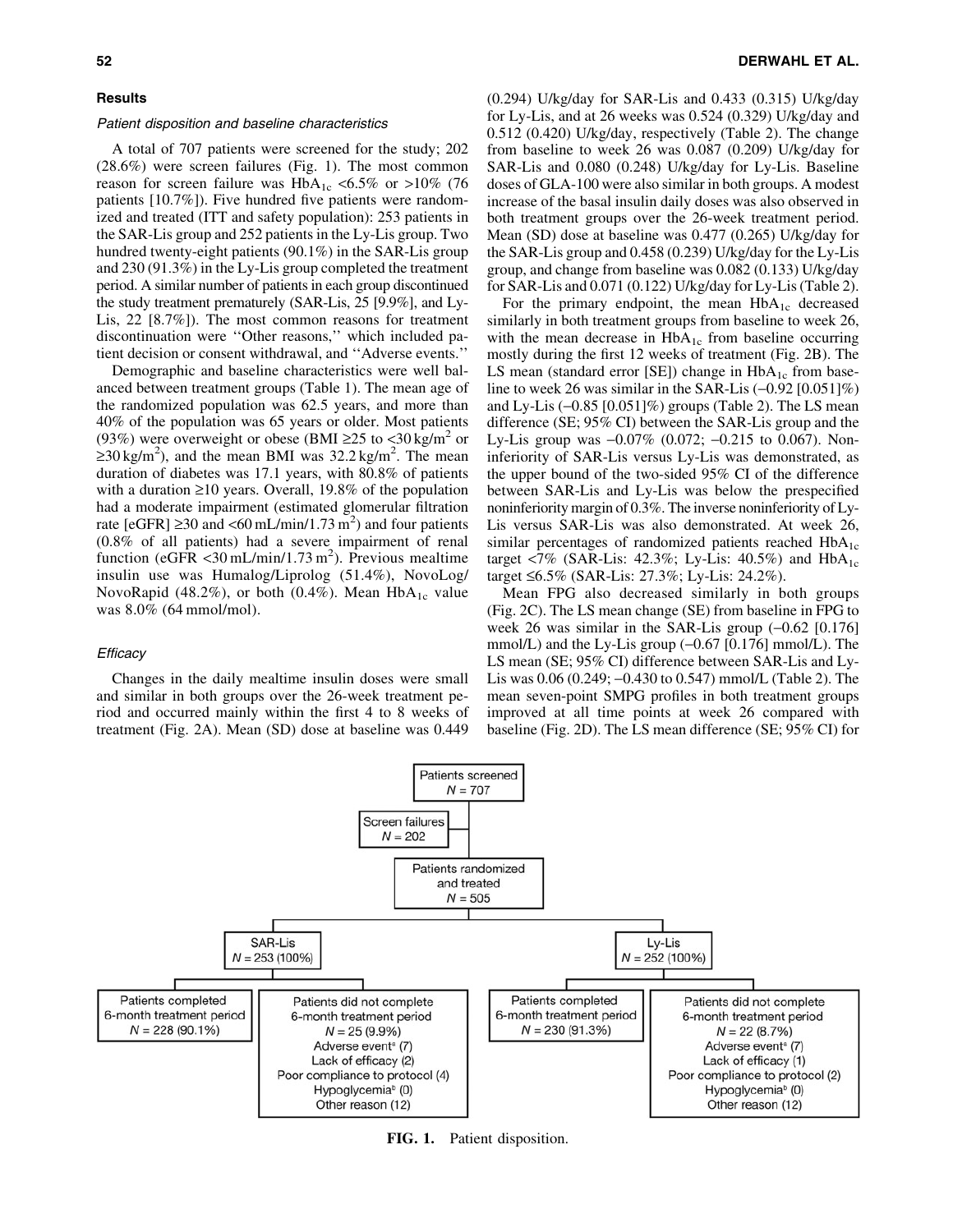|  |  | TABLE 1. DEMOGRAPHIC AND BASELINE CHARACTERISTICS—RANDOMIZED POPULATION |  |
|--|--|-------------------------------------------------------------------------|--|
|  |  |                                                                         |  |

|                                                                                                     | $SAR-Lis$ (N = 253)         | <i>Ly-Lis</i> ( $N = 252$ ) | <i>All</i> $(N = 505)$      |
|-----------------------------------------------------------------------------------------------------|-----------------------------|-----------------------------|-----------------------------|
| Age (years), mean $(SD)$ [n]                                                                        | 62.1 (9.4) [253]            | 62.8 (8.9) [252]            | 62.5 (9.1) [505]            |
| Age groups, $n$ (%)                                                                                 |                             |                             |                             |
| $<$ 65                                                                                              | 144 (56.9)                  | 137 (54.4)                  | 281 (55.6)                  |
| $≥65$ to $≤75$                                                                                      | 89 (35.2)                   | 93 (36.9)                   | 182(36.0)                   |
| $\geq$ 75                                                                                           | 20(7.9)                     | 22(8.7)                     | 42 $(8.3)$                  |
| Male gender, $n$ $(\%)$                                                                             | 136 (53.8)                  | 132 (52.4)                  | 268(53.1)                   |
| Race, $n$ $(\%)$                                                                                    |                             |                             |                             |
| Caucasian/White                                                                                     | 228 (90.1)                  | 218 (86.5)                  | 446 (88.3)                  |
| <b>Black</b>                                                                                        | 14(5.5)                     | 17(6.7)                     | 31(6.1)                     |
| Asian/Oriental                                                                                      | 11 $(4.3)$                  | 16(6.3)                     | 27(5.3)                     |
| Other                                                                                               | 0                           | 1(0.4)                      | 1(0.2)                      |
| Ethnicity, $n$ $(\%)$                                                                               |                             |                             |                             |
| Hispanic                                                                                            | 43 (17.0)                   | 47(18.7)                    | 90 (17.8)                   |
| Not Hispanic                                                                                        | 210 (83.0)                  | 205 (81.3)                  | 415 (82.2)                  |
| Regions, $n$ $(\%)$                                                                                 |                             |                             |                             |
| <b>United States</b>                                                                                | 122(48.2)                   | 120(47.6)                   | 242 (47.9)                  |
| Western Europe                                                                                      | 32(12.6)                    | 37(14.7)                    | 69 (13.7)                   |
| Eastern Europe<br>Rest of the world                                                                 | 67(26.5)<br>32(12.6)        | 58 (23.0)<br>37(14.7)       | 125(24.8)<br>69 (13.7)      |
| Region-approved Humalog®, $n$ (%)                                                                   |                             |                             |                             |
| <b>US-approved Humalog</b>                                                                          | 122(48.2)                   | 120(47.6)                   | 242 (47.9)                  |
| EU-approved Humalog                                                                                 | 131 (51.8)                  | 132(52.4)                   | 263(52.1)                   |
|                                                                                                     | 92.2 (17.5) [253]           | 91.2 (17.4) [252]           | 91.7 (17.4) [505]           |
| Baseline weight $(kg)$ , mean (SD) [n]<br>Baseline BMI (kg/m <sup>2</sup> ), mean (SD) [n]          | 32.3(4.8)[253]              | 32.1(4.8)[252]              | 32.2 (4.8) [505]            |
| Baseline BMI categories, $n$ (%)                                                                    |                             |                             |                             |
| <25                                                                                                 | 17(6.7)                     | 18(7.1)                     | 35(6.9)                     |
| $\geq$ 25 to <30                                                                                    | 62 $(24.5)$                 | 72 (28.6)                   | 134(26.5)                   |
| $\geq 30$                                                                                           | 174 (68.8)                  | 162(64.3)                   | 336 (66.5)                  |
| Baseline estimated GFR $(mL/min/1.73 m2)$ ,                                                         | 77.29 (22.89) [253]         | 78.48 (23.66) [252]         | 77.89 (23.26) [505]         |
| mean $(SD)$ [ <i>n</i> ]                                                                            |                             |                             |                             |
| Baseline estimated GFR categories (mL/min/1.73 m <sup>2</sup> ), $n$ (%)                            |                             |                             |                             |
| $\geq 90$                                                                                           | 69 (27.3)                   | 67(26.6)                    | 136 (26.9)                  |
| $≥60$ to <90                                                                                        | 130(51.4)                   | 135(53.6)                   | 265(52.5)                   |
| $\geq 30$ to $\lt 60$                                                                               | 51 (20.2)                   | 49 (19.4)                   | 100(19.8)                   |
| $<$ 30                                                                                              | 3(1.2)                      | 1(0.4)                      | 4(0.8)                      |
| Randomization strata of screening $HbA_{1c}$ categories, $n$ (%)                                    |                             |                             |                             |
| $<\!\!8\%$                                                                                          | 105(41.5)                   | 104(41.3)                   | 209 (41.4)                  |
| $\geq 8\%$                                                                                          | 148 (58.5)                  | 148 (58.7)                  | 296 (58.6)                  |
| Randomization strata of prior use of Humalog, $n$ (%)                                               |                             |                             |                             |
| Yes                                                                                                 | 155(61.3)                   | 155(61.5)                   | 310(61.4)                   |
| No                                                                                                  | 98 (38.7)                   | 97 (38.5)                   | 195 (38.6)                  |
| Duration of T2DM (years), mean $(SD)$ [n]                                                           | 16.60 (7.93) [253]          | 17.52 (8.67) [252]          | 17.06 (8.31) [505]          |
| Duration of T2DM categories (years), $n$ (%)                                                        |                             |                             |                             |
| <10                                                                                                 | 50 (19.8)                   | 47 (18.7)                   | 97 (19.2)                   |
| $\geq 10$                                                                                           | 203 (80.2)                  | 205 (81.3)                  | 408 (80.8)                  |
| Age at onset of T2DM (years), mean (SD) $[n]$                                                       | 46.0 (10.1) [253]           | 45.8 (10.2) [252]           | 45.9 (10.1) [505]           |
| Duration of basal bolus insulin treatment (years),                                                  | 7.10 (5.67) [247]           | 7.99 (6.76) [243]           | 7.54 (6.24) [490]           |
| mean $(SD)$ [ <i>n</i> ]                                                                            |                             |                             |                             |
| Duration of mealtime insulin treatment in patient life                                              | 6.43(5.54)[250]             | 7.17(6.33)[247]             | 6.80(5.95)[497]             |
| (years), mean (SD) $[n]$                                                                            |                             |                             |                             |
| Previous basal insulin type, $n$ (%)                                                                |                             |                             |                             |
| Insulin glargine                                                                                    | 253 (100)                   | 251 (99.6)                  | 504 (99.8)                  |
| Duration of insulin glargine treatment (years),                                                     | 5.75 (4.62) [253]           | 5.97 (4.69) [252]           | 5.86 (4.65) [505]           |
| mean $(SD)$ [ <i>n</i> ]                                                                            |                             |                             |                             |
| Previous mealtime insulin type, $n$ (%)<br>Humalog/Liprolog <sup>®</sup>                            | 133(52.6)                   | 126(50.2)                   | 259 (51.4)                  |
| NovoLog <sup>®</sup> /NovoRapid®                                                                    | 119(47.0)                   | 124(49.4)                   | 243 (48.2)                  |
|                                                                                                     |                             |                             |                             |
| Both Humalog/Liprolog and NovoLog/NovoRapid<br>Duration of previous treatment with Humalog/Liprolog | 1(0.4)<br>5.36 (5.29) [134] | 1(0.4)<br>4.64 (4.55) [127] | 2(0.4)<br>5.01 (4.95) [261] |
| (years), mean $(SD)$ [n]                                                                            |                             |                             |                             |
| Duration of previous treatment with NovoLog/                                                        | 4.51 (4.41) [120]           | 5.72 (5.40) [125]           | 5.13 (4.97) [245]           |
| NovoRapid (years), mean $(SD)$ [n]                                                                  |                             |                             |                             |
| Baseline $HbA_{1c}$ ,%, mean (SD) [n]                                                               | 7.99 (0.87) [253]           | 8.03 (0.91) [252]           | $8.01(0.89)$ [505]          |
|                                                                                                     |                             |                             |                             |

BMI, body mass index; GFR, glomerular filtration rate; Ly-Lis, Humalog insulin lispro; SAR-Lis, SAR342434 insulin lispro; SD, standard deviation; T2DM, type 2 diabetes mellitus.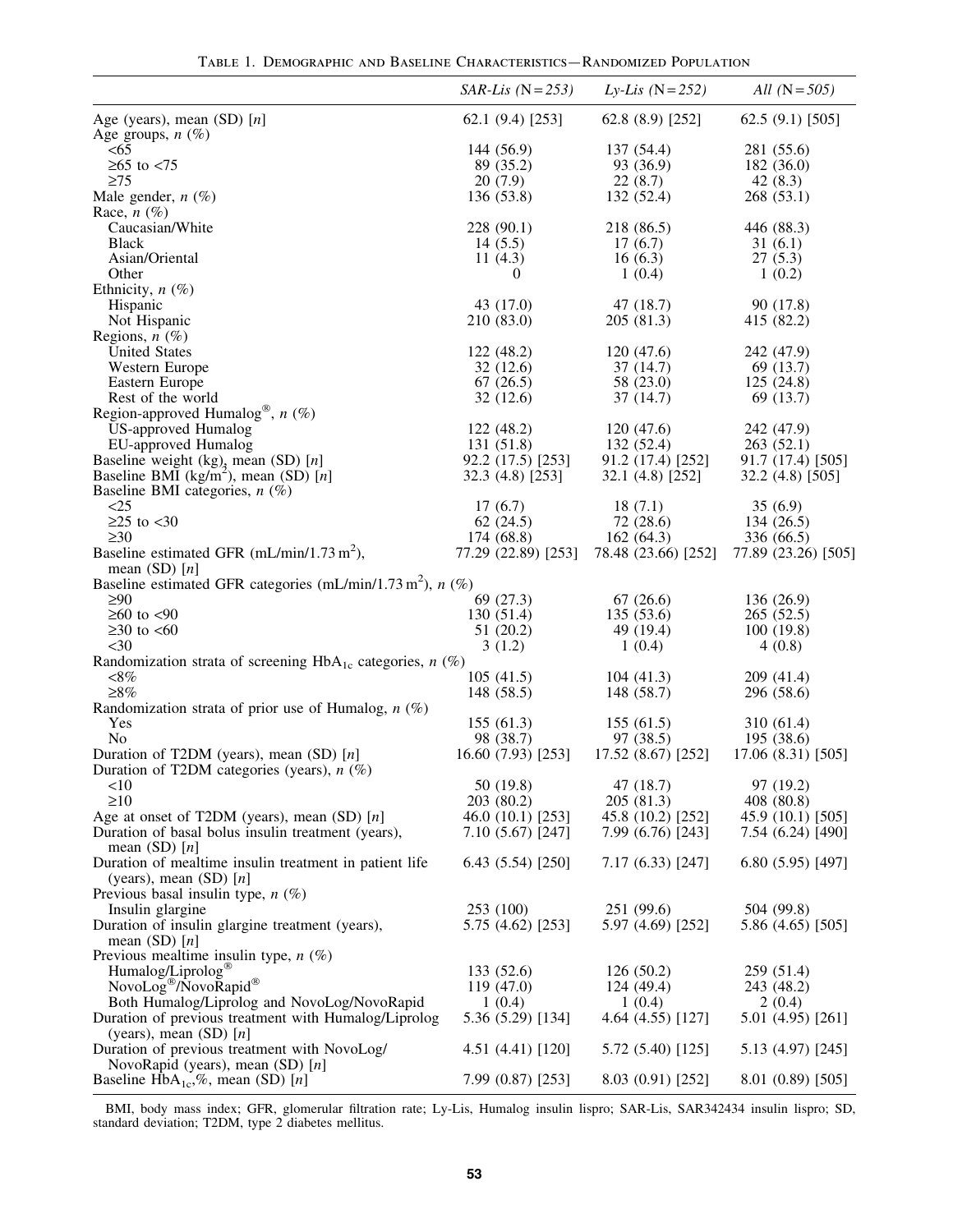

FIG. 2. Mean (SE) insulin dose  $(A)$ , Hb $A_{1c}$  (B), fasting plasma glucose (C), and seven-point SMPG time profiles (D). Data for  $(A)$  is from the safety population, for  $(B-D)$ , the ITT population. For  $(A)$ , baseline is defined as the mean of daily doses available in the week before the first injection of SAR-Lis or Ly-Lis. ITT, intent-to-treat; Ly-Lis, Humalog® insulin lispro; SAR-Lis, SAR342434 insulin lispro; SE, standard error; SMPG, self-monitored plasma glucose.

SAR-Lis versus Ly-Lis for postprandial glucose excursions at breakfast, lunch, and dinner were  $-0.48$  (0.328;  $-1.127$  to 0.164),  $-0.05$  (0.357;  $-0.749$  to 0.655), and 0.21 (0.374; -0.525 to 0.945) mmol/L, respectively (Table 2). Mean 24-h PG values at baseline and week 26 were also similar between the two groups, with an LS mean (SE; 95% CI) difference of -0.09 (0.191; -0.464 to 0.287) mmol/L (Table 2).

In the SORELLA 2 study, the subgroup analyses based on baseline data in obese patients with BMI  $\geq$ 30 versus <30 kg/  $m^2$ , by diabetes duration ( $\geq 10$  years vs. <10 years), in the elderly ( $\leq 65$  years vs.  $\geq 65$  to  $\leq 75$  years), and by ethnicity were consistent with the total patient population.

# **Safety**

The percentage of patients with at least one hypoglycemia event (regardless of the category) reported at any time of the day was similar in the SAR-Lis (68.4%) and Ly-Lis (74.6%) groups, and similar percentages of patients reported nocturnal hypoglycemia (00:00–05:59 h) in the SAR-Lis group and the Ly-Lis group (regardless the category) (Table 3). The occurrence of severe hypoglycemia, although imbalanced, was very low  $\langle 0.1 \rangle$  per patient-year) in both treatment groups. Severe hypoglycemia was reported in six patients (2.4%) in the SAR-Lis group and four patients (1.6%) in the Ly-Lis group, and nocturnal severe hypoglycemia in two patients (0.8%) and none, respectively. In all other predefined categories of hypoglycemia, the percentages of patients were similar with SAR-Lis and Ly-Lis.

Most hypoglycemia was observed between 7 a.m. and midnight with small peaks around each meal (Supplementary Fig. S2). There were no relevant differences in event rates between the two groups. The event rate of any hypoglycemia was similar in both treatment groups with 16.78 events per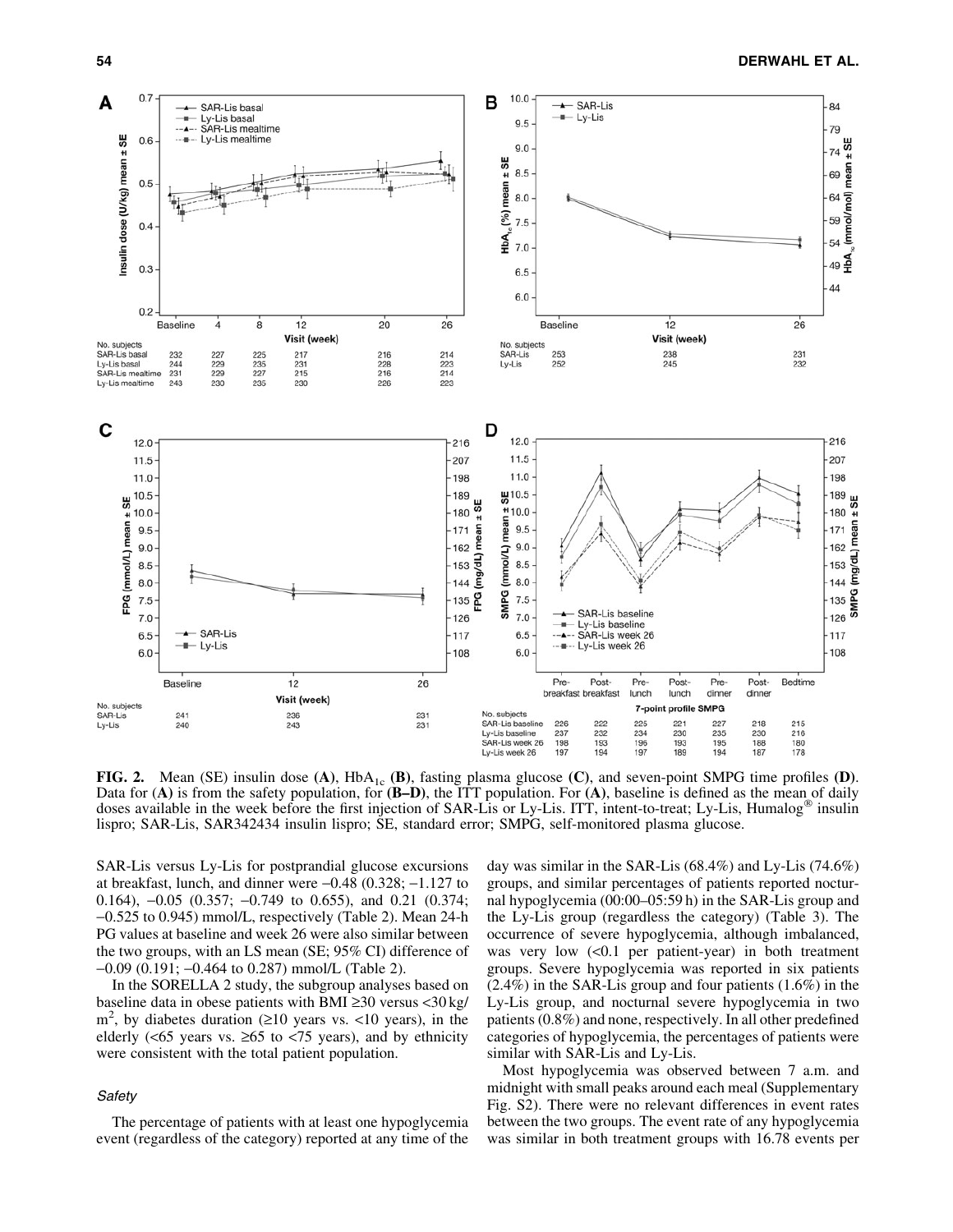|                                                                          | SAR-Lis                              | $Ly-Lis$              |
|--------------------------------------------------------------------------|--------------------------------------|-----------------------|
| Insulin dose—safety population                                           |                                      |                       |
| Mealtime insulin, U/kg, mean (SD)                                        |                                      |                       |
| Baseline $[n]$                                                           | $0.449(0.294)$ [231]                 | 0.433(0.315)[243]     |
| Week $26$ [n]                                                            | $0.524(0.329)$ [214]                 | 0.512(0.420)[223]     |
| Change from baseline $[n]$                                               | 0.087(0.209)[197]                    | 0.080(0.248)[218]     |
| Basal insulin, U/kg, mean (SD)                                           |                                      |                       |
| Baseline $[n]$                                                           | 0.477(0.265)[232]                    | 0.458 (0.239)[244]    |
| Week 26 $[n]$                                                            | 0.555(0.303)[214]                    | 0.525(0.262)[223]     |
| Change from baseline $[n]$                                               | 0.082(0.133)[196]                    | 0.071(0.122)[218]     |
| Glycemic control—ITT population (patients included in the MMRM analysis) |                                      |                       |
| $HbA_{1c}$ , %-units; mean (SD)                                          |                                      |                       |
| Baseline $[n]$                                                           | 8.00 (0.86) [239]                    | 8.03 (0.91) [246]     |
| Week 26 $[n]$                                                            | 7.06(0.85)[231]                      | 7.16(0.88)[232]       |
| LS mean change (SE) from baseline $[n]$                                  | $-0.92$ (0.051) [239]                | $-0.85(0.051)[246]$   |
| LS mean difference (SE) [95% CI]                                         | $-0.07$ (0.072) [ $-0.215$ to 0.067] |                       |
| FPG, mmol/L; mean (SD)                                                   |                                      |                       |
| Baseline $[n]$                                                           | 8.35 (2.67) [228]                    | 8.18(2.80)[235]       |
| Week 26 $[n]$                                                            | 7.65 (2.71) [220]                    | 7.53 (2.81) [220]     |
| LS mean change (SE) from baseline $[n]$                                  | $-0.62$ (0.176) [228]                | $-0.67$ (0.176) [228] |
| LS mean difference (SE) [95% CI] vs. Ly-Lis                              | $0.06$ (0.249) [-0.430 to 0.547]     |                       |
| Postprandial glucose excursion from SMPG, mmol/L; mean (SD)              |                                      |                       |
| <b>Breakfast</b>                                                         |                                      |                       |
| Baseline $[n]$                                                           | 1.96 (3.27) [194]                    | 1.82(3.46)[204]       |
| Week 26 $[n]$                                                            | 1.30(3.17)[171]                      | 1.77(3.14)[184]       |
| LS mean change (SE) from baseline $[n]$                                  | $-0.72$ (0.236) [194]                | $-0.23$ (0.228) [204] |
| LS mean difference (SE) [95% CI] vs. Ly-Lis                              | $-0.48$ (0.328) [-1.127 to 0.164]    |                       |
| Lunch                                                                    |                                      |                       |
| Baseline $[n]$                                                           | 1.71 (3.36) [195]                    | 1.11(3.68)[200]       |
| Week 26 $[n]$                                                            | 1.42(3.52)[170]                      | 1.33 (3.26) [174]     |
| LS mean change (SE) from baseline $[n]$                                  | 0.06(0.255)[195]                     | 0.11(0.250)[200]      |
| LS mean difference (SE) [95% CI] vs. Ly-Lis                              | $-0.05$ (0.357) [ $-0.749$ to 0.655] |                       |
| Dinner                                                                   |                                      |                       |
| Baseline $[n]$                                                           | 1.00(3.23)[190]                      | 1.08(3.40)[193]       |
| Week 26 $[n]$                                                            | 1.11(3.47)[167]                      | 0.94(3.36)[168]       |
| LS mean change (SE) from baseline $[n]$                                  | 0.11(0.264)[190]                     | $-0.10$ (0.264) [193] |
| LS mean difference (SE) [95% CI] vs. Ly-Lis                              | $0.21$ (0.374) [-0.525 to 0.945]     |                       |
| Mean 24-h plasma glucose from SMPG, mmol/L, mean (SD)                    |                                      |                       |
| Baseline $[n]$                                                           | 10.07 (2.11) [201]                   | 9.81(2.05)[210]       |
| Week 26 $[n]$                                                            | 9.01(2.17)[180]                      | 9.00(1.75)[189]       |
| LS mean change (SE) from baseline $[n]$                                  | $-1.00$ (0.137) [201]                | 0.91(0.133)[210]      |
| LS mean difference (SE) [95% CI] vs. Ly-Lis                              | $-0.09$ (0.191) [ $-0.464$ to 0.287] |                       |

Table 2. Summary of Insulin Doses and Glycemic Control

LS means from MMRM with treatment group (SAR-Lis, Ly-Lis), randomization strata of screening  $HbA_{1c}$  (<8.0,  $\geq$ 8.0%) and prior use of insulin lispro (Yes, No), visit (week 12, week 26), and treatment-by-visit interaction as fixed categorical effects, and baseline value and baseline value-by-visit interaction as continuous fixed covariates.

FPG, fasting plasma glucose; ITT, intent-to-treat; LS, least square; MMRM, mixed-effect model for repeated measures; SE, standard error; SMPG, self-monitored plasma glucose.

patient-year of exposure in the SAR-Lis group and 18.59 events per patient-year of exposure in the Ly-Lis group (Table 3). The nocturnal hypoglycemia event rate was low and also similar in the SAR-Lis and Ly-Lis groups, being 2.22 and 2.51 events per patient-year of exposure, respectively. The only category of hypoglycemia where a difference between the two groups was observed was severe hypoglycemia where the annualized event rate was 0.08, with nine events reported in six patients in the SAR-Lis group, and 0.03, with four events reported in four patients in the Ly-Lis group. The higher rate in the SAR-Lis group was due to one patient who reported four events of severe hypoglycemia. No factors were identified that may have contributed to this patient's frequent low blood glucose. Most patients with severe hypoglycemia had prompt recovery further to corrective treatment. Serious TEAEs involving hypoglycemia were reported in two patients (0.8%) in each group.

A similar percentage of patients in the SAR-Lis and Ly-Lis group reported a TEAE (SAR-Lis, 46.6%; Ly-Lis, 42.9%; Table 4), the most common of which was nasopharyngitis (SAR-Lis, 4.0%; Ly-Lis, 2.0%). Serious TEAEs were reported in a lower percentage of patients in the SAR-Lis group (5.5% [14 patients]) than in the Ly-Lis group (10.7% [27 patients]). Events were distributed over a variety of system organ classes (SOCs) with an incidence no higher than 1.6% (four patients) in any SOC in any treatment group, except for cardiac disorders, which was reported in 1.2% (three patients) in the SAR-Lis group and 4.4% (11 patients) in the Ly-Lis group. Seven patients (2.8%) in the SAR-Lis group and six patients (2.4%) in the Ly-Lis group reported TEAEs leading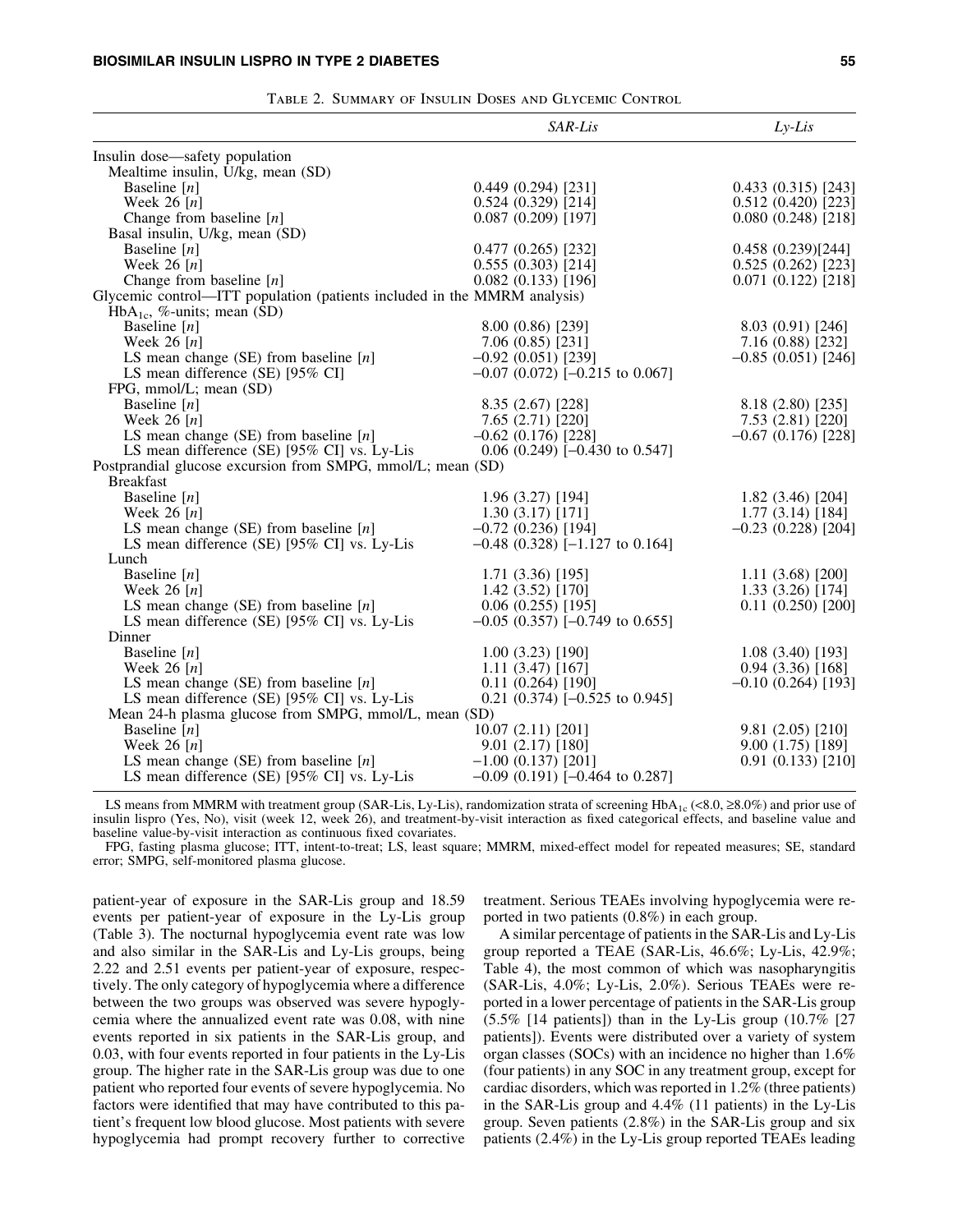|                                                                          | All hypoglycemia    |                             | Nocturnal hypoglycemia (00:00-05:59) |                             |
|--------------------------------------------------------------------------|---------------------|-----------------------------|--------------------------------------|-----------------------------|
| Type of hypoglycemia                                                     | $SAR-Lis$ (N = 253) | <i>Ly-Lis</i> ( $N = 252$ ) | $SAR-Lis$ (N = 253)                  | <i>Ly-Lis</i> ( $N = 252$ ) |
| Total patient years                                                      | 118.69              | 121.23                      | 118.69                               | 121.23                      |
| Any hypoglycemia                                                         |                     |                             |                                      |                             |
| Patients, $n$ (%)                                                        | 173 (68.4)          | 188 (74.6)                  | 74 (29.2)                            | 85 (33.7)                   |
| No. of events (rate/patient-year)                                        | 1992 (16.78)        | 2254 (18.59)                | 264 (2.22)                           | 304 (2.51)                  |
| Severe hypoglycemia                                                      |                     |                             |                                      |                             |
| Patients, $n$ (%)                                                        | 6(2.4)              | 4(1.6)                      | 2(0.8)                               | $\overline{0}$              |
| No. of events (rate/patient-year)                                        | 9(0.08)             | 4(0.03)                     | 2(0.02)                              | $\Omega$                    |
| Documented symptomatic hypoglycemia $\leq$ 3.9 mmol/L (70 mg/dL)         |                     |                             |                                      |                             |
| Patients, $n$ (%)                                                        | 152(60.1)           | 167(66.3)                   | 64(25.3)                             | 69 (27.4)                   |
| No. of events (rate/patient-year)                                        | 1345 (11.33)        | 1478 (12.19)                | 204 (1.72)                           | 216 (1.78)                  |
| Documented symptomatic hypoglycemia <3.0 mmol/L (54 mg/dL)               |                     |                             |                                      |                             |
| Patients, $n(\%)$                                                        | 73 (28.9)           | 69 (27.4)                   | 21(8.3)                              | 20(7.9)                     |
| No. of events (rate/patient-year)                                        | 193(1.63)           | 196 (1.62)                  | 33 (0.28)                            | 33 (0.27)                   |
| Asymptomatic hypoglycemia ≤3.9 mmol/L (70 mg/dL)                         |                     |                             |                                      |                             |
| Patients, $n$ (%)                                                        | 89 (35.2)           | 94 (37.3)                   | 20(7.9)                              | 24(9.5)                     |
| No. of events (rate/patient-year)                                        | 409(3.45)           | 598 (4.93)                  | 26 (0.22)                            | 49 (0.40)                   |
| Asymptomatic hypoglycemia <3.0 mmol/L (54 mg/dL)                         |                     |                             |                                      |                             |
| Patients, $n$ (%)                                                        | 26(10.3)            | 32(12.7)                    | 3(1.2)                               | 3(1.2)                      |
| No. of events (rate/patient-year)                                        | 47 (0.40)           | 66 (0.54)                   | 4(0.03)                              | 3(0.02)                     |
| Severe and/or confirmed <sup>a</sup> hypoglycemia ≤3.9 mmol/L (70 mg/dL) |                     |                             |                                      |                             |
| Patients, $n$ (%)                                                        | 169(66.8)           | 183(72.6)                   | 73 (28.9)                            | 79 (31.3)                   |
| No. of events (rate/patient-year)                                        | 1907 (16.07)        | 2154 (17.77)                | 248 (2.09)                           | 278 (2.29)                  |
| Severe and/or confirmed <sup>a</sup> hypoglycemia <3.0 mmol/L (54 mg/dL) |                     |                             |                                      |                             |
| Patients, $n$ (%)                                                        | 89 (35.2)           | 84 (33.3)                   | 26(10.3)                             | 22(8.7)                     |
| No. of events (rate/patient-year)                                        | 271 (2.28)          | 277 (2.28)                  | 40(0.34)                             | 39 (0.32)                   |

Table 3. Summary of Hypoglycemia Events—Safety Population

*n* (%), number and percentage of patients with at least one treatment-emergent hypoglycemia event.<br><sup>a</sup>Severe and/or confirmed hypoglycemia=severe and/or confirmed by plasma glucose ≤3.9 mmol/L (70 mg/dL) or <3.0 mmol/L (

to permanent discontinuation of the investigational drug. A total of three deaths occurred during the study period: one death (0.4%) in the SAR-Lis group due to a cardio-respiratory arrest and two deaths (0.8%) in the Ly-Lis group due to cardiopulmonary failure and bladder cancer with metastasis. One additional patient in the Ly-Lis group died after the end of the study of unknown causes. The deaths were considered not related to IMP.

The mean increase in body weight from baseline to week 26 was similar in the SAR-Lis (+1.35 kg) and Ly-Lis

| Safety population                                                                 | $SAR-Lis$ (N = 253) | <i>Ly-Lis</i> ( $N = 252$ ) |
|-----------------------------------------------------------------------------------|---------------------|-----------------------------|
| Any injection site reaction                                                       | 1(0.4)              | 4(1.6)                      |
| Any hypersensitivity reactions                                                    | 10(4.0)             | 9(3.6)                      |
| Patients with any TEAE                                                            | 118(46.6)           | 108 (42.9)                  |
| Patients with any treatment-emergent SAE                                          | 14(5.5)             | 27(10.7)                    |
| Patients with any TEAE leading to death                                           | 1(0.4)              | 2(0.8)                      |
| Patients with any TEAE leading to permanent IMP discontinuation                   | 7(2.8)              | 6(2.4)                      |
| AIA population                                                                    | $SAR-Lis$ (N = 245) | <i>Ly-Lis</i> (N = 248)     |
| Patients with AIA positive at baseline, $n$ (%)                                   | 60/245(24.5)        | 63/248 (25.4)               |
| Patients with $\geq$ 4-fold increase in titer (treatment boosted), <i>n</i> (%)   | 12/60(20.0)         | 8/63(12.7)                  |
| Patients with AIA negative or missing at baseline, $n$ (%)                        | 185/245 (75.5)      | 185/248 (74.6)              |
| Patients newly positive postbaseline (treatment induced), $n$ (%)                 | 34/185 (18.4)       | 28/185 (15.1)               |
| Patients with at least one positive AIA sample (prevalence), <sup>a</sup> $n$ (%) | 94/245 (38.4)       | 91/248 (36.7)               |
| Patients with treatment-emergent AIA (incidence), $h_n$ (%)                       | 46/245(18.8)        | 36/248 (14.5)               |
| No. $(\%)$ of patients AIA positive at week 26                                    | 68/221 (30.8%)      | 66/226(29.2%)               |

Table 4. Summary of Injection Site and Hypersensitivity Reactions and Adverse Events (Safety Population), and Anti-Insulin Antibodies (AIA Population)

Data are  $n$  (%) = number and percentage of patients with at least one TEAE.

<sup>a</sup>Prevalence: patients AIA positive at baseline plus those with treatment-induced AIAs.<br><sup>b</sup>Incidence: patients with treatment-boosted or treatment-induced AIAs (i.e., patients with treatment-emergent AIAs).

AIA, anti-insulin antibodies; IMP, investigational medicinal product; SAE, serious adverse event; TEAE, treatment-emergent adverse event.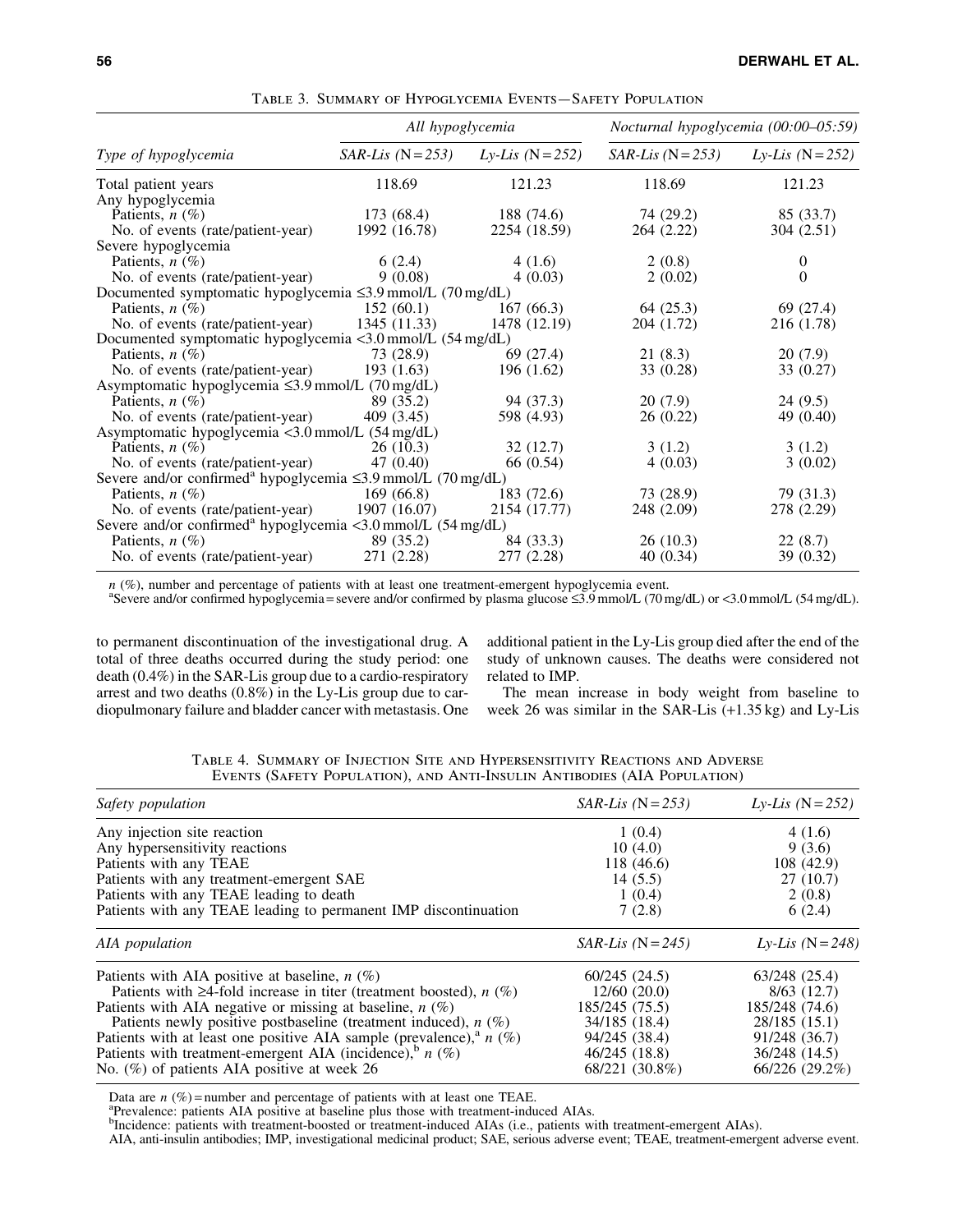(+1.32 kg) groups. No clinically meaningful changes from baseline were observed in clinical laboratory and hematology parameters, and no relevant differences between the two treatment groups occurred.

#### Immunogenicity

Similar percentages of patients in both treatment groups were positive for AIA at baseline (SAR-Lis, 24.5%, and Ly-Lis, 25.4%) (Table 4). The percentage of patients with a treatment-emergent AIA response (i.e., treatment-boosted or treatment-induced AIAs; incidence) was 18.8% (46/245) in the SAR-Lis group and 14.5% (36/248) in the Ly-Lis group. Over the 6-month period, percentages of patients positive for AIA slightly increased in both treatment groups: 30.8% of SAR-Lis patients and 29.2% of Ly-Lis patients at week 26. Similar percentages of patients in the SAR-Lis group (38.4%) and Ly-Lis group (36.7%) were positive for AIAs at least at one time point between baseline and month 6 (prevalence). Cross-reactivity with human insulin, insulin glargine, and insulin glargine M1 metabolite was high (80%– 90%) and consistent between treatment groups. No relationship was observed between the individual maximal AIA titers and the change in total insulin dose,  $HbA_{1c}$ , hypoglycemia, injection site, and hypersensitivity reactions.

A low number of patients reported hypersensitivity reactions (SAR-Lis, 10 [4.0%] and Ly-Lis, 9 [3.6%]) and very few patients reported injection site reactions (SAR-Lis, 1  $[0.4\%]$  and Ly-Lis, 4  $[1.6\%]$ ) (Table 4). Most events were mild or moderate in intensity. All resolved while treatment was ongoing, with the exception of one event in the SAR-Lis group (dermatitis contact) and three events in the Ly-Lis group (one event each of dermatitis, rash, and facial edema). Out of the 24 potential hypersensitivity reactions reported in either treatment group, only four events (seasonal allergy, contact dermatitis, allergy to arthropod bite, and allergic rhinitis) in the SAR-Lis group and three events (pruritus [two] and mouth swelling) in the Ly-Lis group were adjudicated as allergic reaction by the ARAC; the two events of pruritus in the Ly-Lis group were considered related to IMP.

# Discussion

Insulins approved as biosimilars or follow-on biologics expand the number of insulin brands available for those with diabetes and may have the potential to reduce diabetes treatment cost. Indeed, these products are usually marketed at a lower price than the originator product. This was first observed after the market launch of erythropoietin biosimilars.

In this study, we report on the pharmacological characteristics of SAR-Lis insulin, a biosimilar of Ly-Lis insulin with an identical amino acid sequence.<sup>12</sup> Similar efficacy in terms of changes in  $HbA_{1c}$  levels was noted between SAR-Lis and Ly-Lis at the primary endpoint at week 26, and noninferiority of SAR-Lis to Ly-Lis and of Ly-Lis to SAR-Lis was demonstrated in accordance with the guidance from the US Food and Drug Administration (FDA) and European Medicines Agency  $(EMA)$ <sup> $+8$ </sup> The FPG and seven-point SMPG profiles were similar between treatment groups except for some small differences at certain time points, which were not considered clinically relevant. All hypoglycemic events and event rates were similar in both treatment groups, across all ADA categories, except for a higher rate of severe hypoglycemia with SAR-Lis than Ly-Lis due to one patient who reported four events. The general safety profile (percentages of patients with any TEAE, serious TEAEs, or TEAEs leading to study medication discontinuation, as well as type of TEAEs) was also similar between treatment groups. Although a slightly higher percentage of patients with treatmentemergent AIA was observed in the SAR-Lis group, no impact on efficacy and safety was observed in either group.

The original registration studies with Ly-Lis showed altered efficacy of Ly-Lis in obese patients; thus the FDA mandated postmarketing studies in obese patients after the product was approved in  $1996$ <sup>13</sup> In the SORELLA 2 study, the subgroup analyses based on baseline data in obese patients with BMI  $\geq 30 \text{ kg/m}^2$  versus <30 kg/m<sup>2</sup>, by diabetes duration  $(≥10 \text{ years} \text{ vs.} < 10 \text{ years})$ , in the elderly  $(≤65 \text{ years})$ vs.  $\geq 65$  to  $\lt 75$  years), and by ethnicity were consistent with the total patient population. In particular, the incidence of hypoglycemia was comparable between treatments for the subgroups, including incidence of severe hypoglycemia.

The study included a study population that is largely adult white Caucasian with small numbers of blacks and Asians. Caution should be taken when extending the results to other ethnic populations or subgroups, as the study was not powered for them. The open-label study design was chosen as the prefilled, disposable pen injection devices for SAR-Lis and Ly-Lis could not be made indistinguishable. However, outcome assessments were determined based on objectively collected data determined by central laboratories blinded to the study treatment.

We conclude that SAR-Lis and Ly-Lis when used for 6 months in combination with GLA-100 provided effective and similar glucose control in patients with T2DM. SAR-Lis and Ly-Lis had similar safety and immunogenicity profiles and no specific safety concerns were observed.

#### Acknowledgments

The study was funded by Sanofi. Editorial support was provided by Tom Claus, PhD, of PAREXEL, and was funded by Sanofi.

## Author Disclosure Statement

K.-M.D., Consultant to Astra Zeneca, Lilly, Novo Nordisk, Sanofi; honorarium (lectures) from AstraZeneca, Sanofi, Menarini, Novo Nordisk. T.S.B., Consultant to Astra Zeneca, Ascensia, BD, Calibra, Lilly, Medtronic, Novo Nordisk, Sanofi. Research support from Abbott, Ambra, Ascensia, BD, Boehringer Ingelheim, Calibra, Companion Medical, Dexcom, Elcelyx, Glysens, Janssen, Lexicon, Lilly, Medtronic, Novo Nordisk, Sanofi, Senseonics, Versartis, and Xeris; Speaker's Bureau for Abbott, Insulet, Medtronic, Lilly, Novo Nordisk, Sanofi. K.W.-P., Employee, Sanofi-Aventis Deutschland GmbH; Stock/Shareholder, Sanofi. L.P., Employee, Sanofi, Bridgewater, NJ; Stock/Shareholder, Sanofi. S.P., Employee, Sanofi, Paris, France; Stock/Shareholder, Sanofi.

#### **References**

1. American Diabetes Association: Intensive Diabetes Management. Alexandria, VA: American Diabetes Association, 2009.